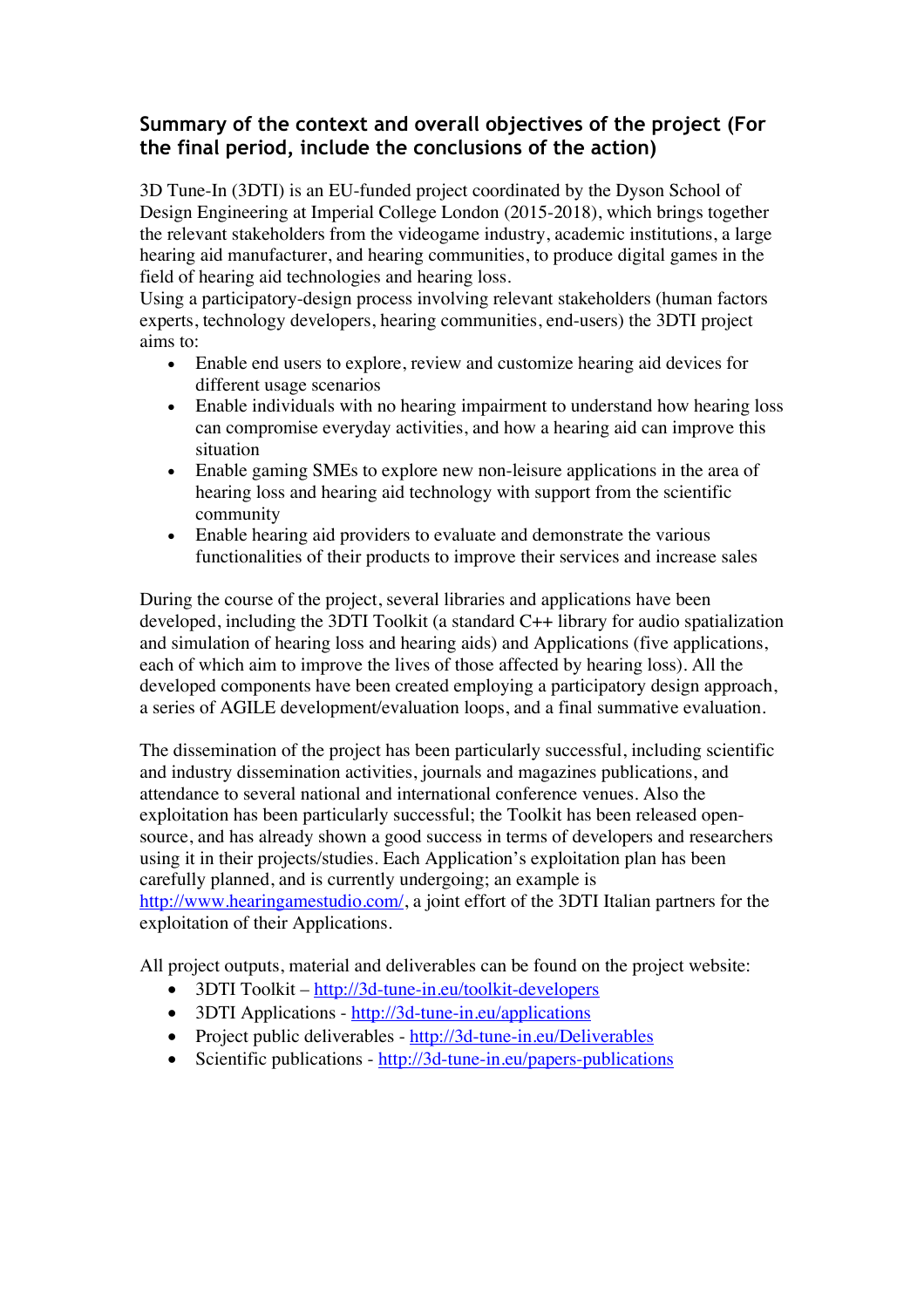#### **Work performed from the beginning of the project to the end of the period covered by the report and main results achieved so far (For the final period please include an overview of the results and their exploitation and dissemination)**

During the course of the project we have developed the 3DTI Toolkit, a library which provides 3D audio simulations (both for loudspeakers and headphones) with a high level of realism and immersiveness, while allowing for the simulation of hearing aid devices and of different typologies of hearing loss. An easy-to-use test-app interface allows the Toolkit to be used by hearing aid users, audiologist and any other interested party without needing to go through complex code and settings. Using the Toolkit, it is possible to simulate complex listening environments (e.g. a train station or a noisy restaurant), and demonstrate how much a hearing aid could improve the situation without having to fully fit a real device, but just using our virtual one. Or again, users can simulate their specific hearing loss, and demonstrate to their family members how complicated it is to understand speech when other noises are present, as it happens for example at the dinner table. The Toolkit test-app can be downloaded and used for free directly from the project website (http://3d-tunein.eu/toolkit-developers), while the open-source code can be accessed from our GitHub account (https://github.com/3DTune-In/).

In addition to the Toolkit, 3DTI has produced 5 different applications aimed at different groups of the hearing impaired and non-hearing impaired communities (http://3d-tune-in.eu/applications):

- Musiclarity. A web-based app which supports hearing impaired individuals and hearing aid users in listening music
- Dartanan. A mobile app for children, in order to help them learn about the functionalities of their hearing aid while playing a fun and engaging game.
- Play&Tune. A mobile app specifically designed for adult hearing aid users, which guides them through the different functionalities of the hearing aid using a simple and engaging interface.
- AudGamPRO. A loudspeaker-based desktop application for replicating the acoustic conditions of real-life scenarios (e.g. restaurant, street, etc.), in order to allow audiologists to verify if and how hearing aids have been fitted properly.
- Darius' Adventure. A mobile app for children without hearing problems, which aims to educate them about living with a hearing impairment, simulating the presence of hearing loss and engaging the child to try different hearing aids and communication strategies in order to improve their hearing.

All the developed components have been created employing a participatory design approach, a series of AGILE development/evaluation loops, and a final summative evaluation, which involved 319 participants in an online and/or paper-based survey after using one to five apps. Ultimately, all applications met their original goals, and have been released according to the project's exploitation plans.

Furthermore, all project outcomes have been communicated and disseminated according to the original plan, developed in the first months of the project and regularly updated.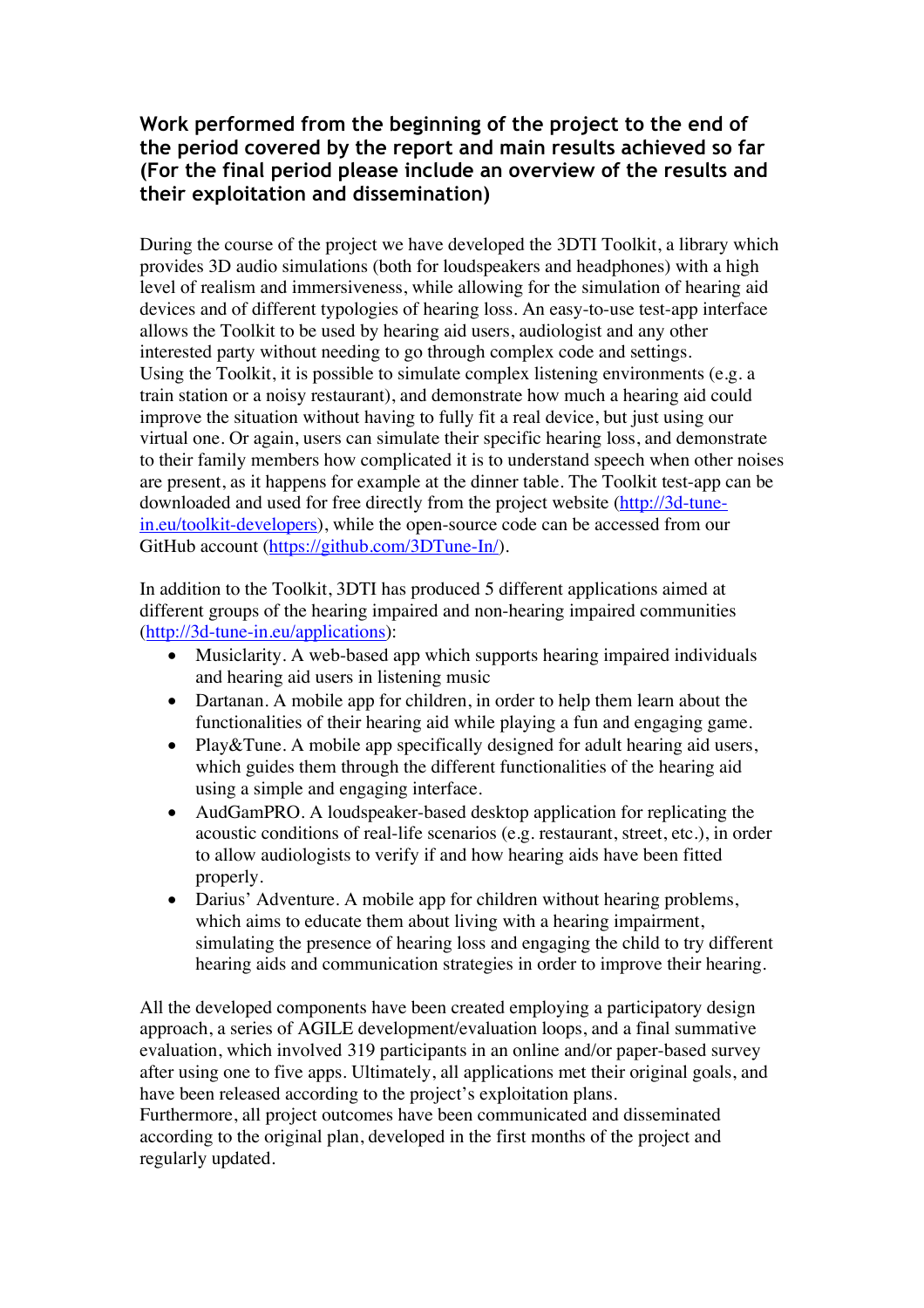## **Progress beyond the state of the art, expected results until the end of the project and potential impacts (including the socio-economic impact and the wider societal implications of the project so far)**

The progress beyond the state of the art achieved during the 3DTI project can be summarised in the following points:

- 3DTI Toolkit. The Toolkit includes several innovative functionalities, all integrated in a single open-source library, available also as an executable application (for MacOS, Windows and Linux), and as a wrapper for Unity and Javascript. This research represents a contribution to the state of the art in acoustics and signal processing research, and is currently being published.
- HRTF studies. A series of studies on Head Related Transfer Functions (HRTFs) selection, adaptation and individualisation has been carried out during the project. This research represents a contribution to the state of the art in acoustics and psychoacoustics research, and is currently being published.
- 3DTI Applications evaluation. All the developed Applications have been created employing a participatory design approach, a series of AGILE development/evaluation loops, and a final summative evaluation, which involved 319 participants in an online and/or paper-based survey after using one to five apps. Data from these evaluations represents a contribution to the state of the art in human factors research and serious games, and is currently being published.

In terms of societal engagement, in addition to the participatory design and evaluation stages, which resulted in the involvement of more than 500 individuals (hearing aid users, hearing impaired individuals, audiologists, developers, and general public), the project reaches several communities through participation to conferences, workshops, showcases and seminars. Three major workshops were also organised by the consortium, including a final launch event at the Victoria&Albert Museum in London in April 2018 ('Hearing Futures', attended by more than 100 participants, and overbooked within a few days from the moment in which the invitation was sent). A detailed list of dissemination and societal engagement activities can be found in the *D5.4 Dissemination and Communication Report (M36)*, available online at http://3dtune-in.eu/Deliverables).

Despite the official end of the project in April 2018, the consortium is now moving in several directions aiming to carry forward the activities carried out during the project, further exploit the project outcomes and maximise future impact:

- http://www.hearingamestudio.com/
- Collaborations between the 3DTI academic partners on further developments and exploitation of the 3DTI Toolkit, including users such as:
	- o Weizmann Institute of Science, Department of Neurobiology
	- o Georgia Tech
	- o University of Castilla La Mancha
	- o AmpAmsterdam
	- o Video Art (Blanca Montalvo)
	- o University College London
	- o Tel-Aviv University
- https://www.pluggy-project.eu/